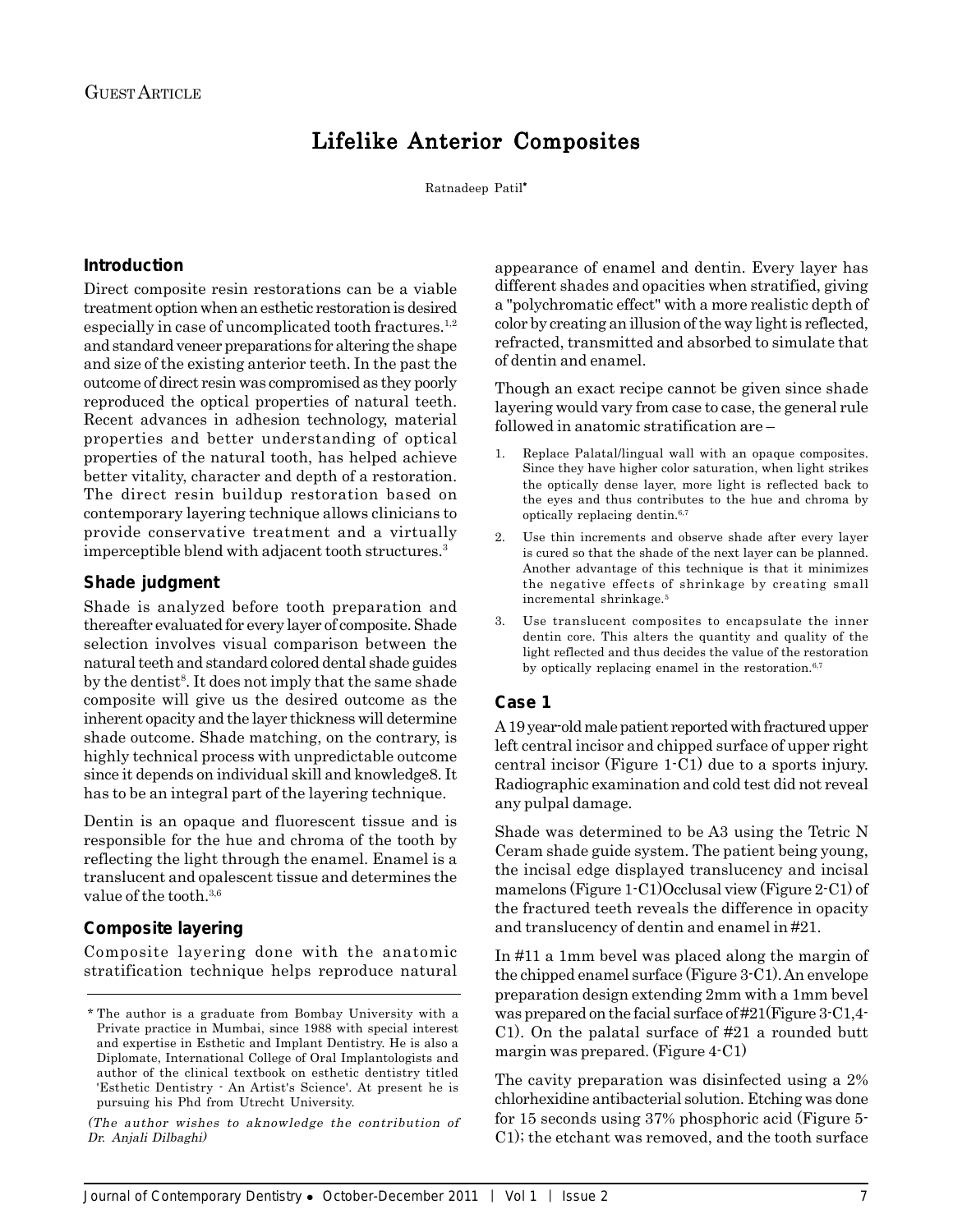

Figure 1-C1



Figure 5-C1



Figure 2-C1



Figure 6-C1



Figure 3-C1



Figure 7-C1



Figure 4-C1



Figure 8-C1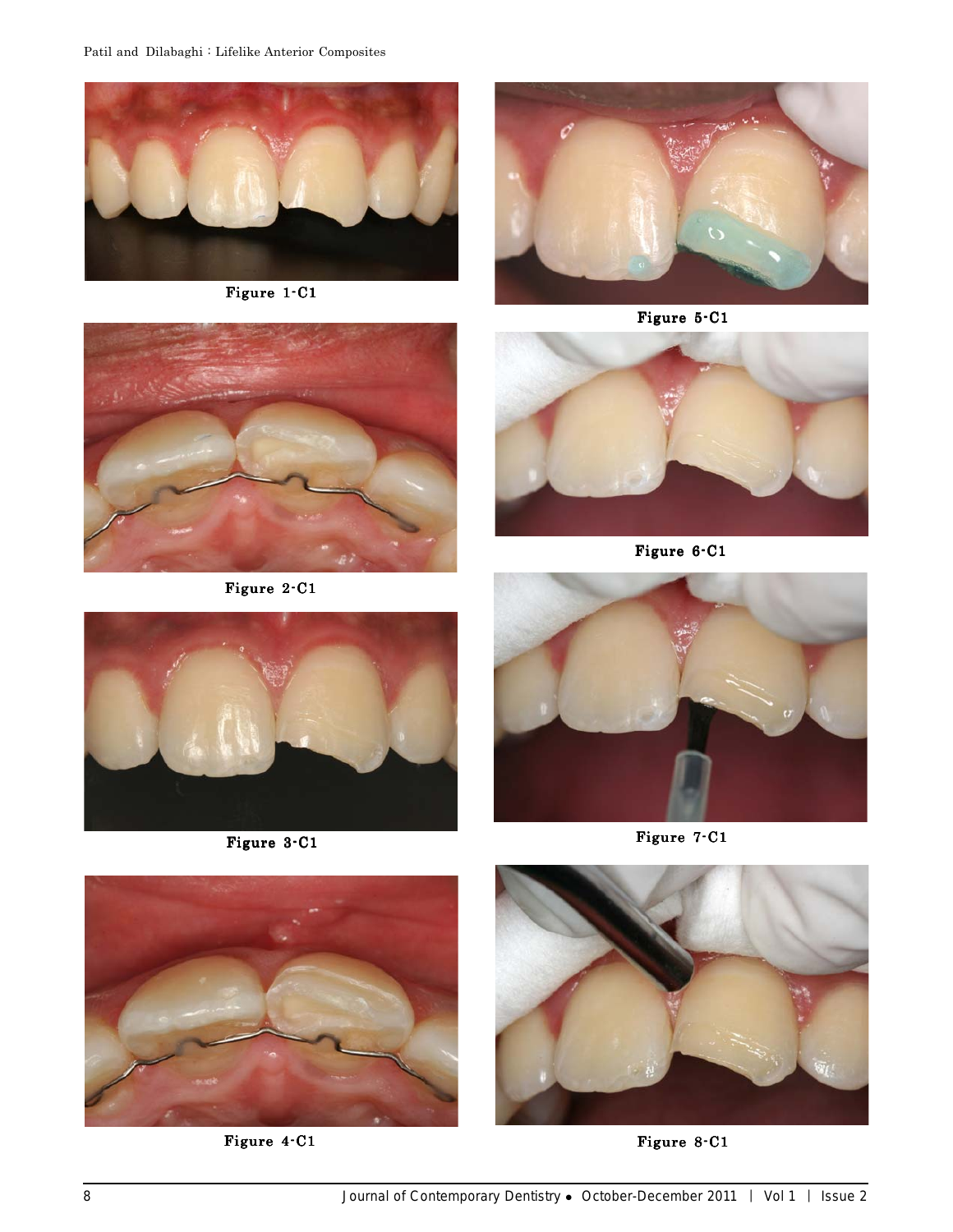rinsed with water spray for 30 seconds followed by air drying taking care not to excessively dry the tooth surface. (Figure 6-C1) A fifth-generation nano optimized adhesive system (Tetric N-bond) was placed in the preparation and agitated for 10seconds, then, gently air thinned (Figure 7-C1,8-C1), and polymerized for 20 seconds (Figure 9-C1).

In this case a nano composite resin system (Tetric N-Ceram) was selected as the material of choice to restore these teeth. Stratification was initiated with a thin layer (Figure 10-C1) of flowable resin placed in the line anglies of the preparation. ). A metal matrix strip was placed interdentally and a triangular-shaped,



Figure 9-C1

mesioincisal layer of the A3 body shade was placed and sculpted to reconstruct the proximal surface of #11 (Figure 11-C1 ) Thereafter 1-mm of Bleach light shade was placed and cured to replicate the opaque dentin layer (Figure 12-C1, 13-C1, 14-C1)

Next increments of A3 enamel shades were layered (Figure 15-C1, 16-C1) with a long bladed instrument and texture lines created with a sable brush (Figure 17-C1) before curing. The mamelon effect was completed using the highly translucent incisal shade (Artemis) at the incisolingual matrix and two notches were placed to duplicate the external contours of the mamelons.



Figure 12-C1



Figure 10-C1



Figure 13-C1



Figure 11-C1



Figure 14-C1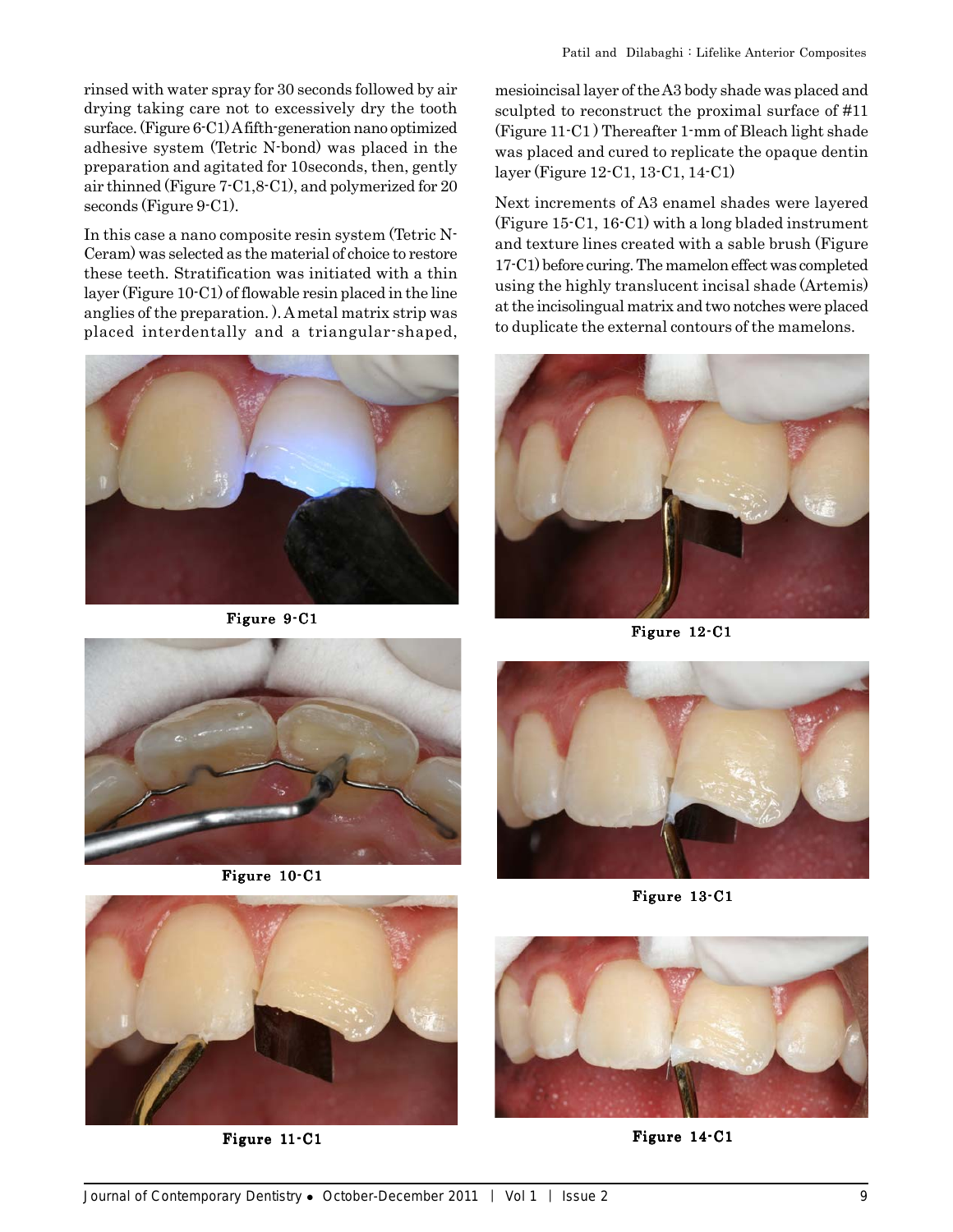

Figure 15-C1



Figure 16-C1



Figure 18-C1



Figure 19-C1



Figure 17-C1 Figure 20-C1

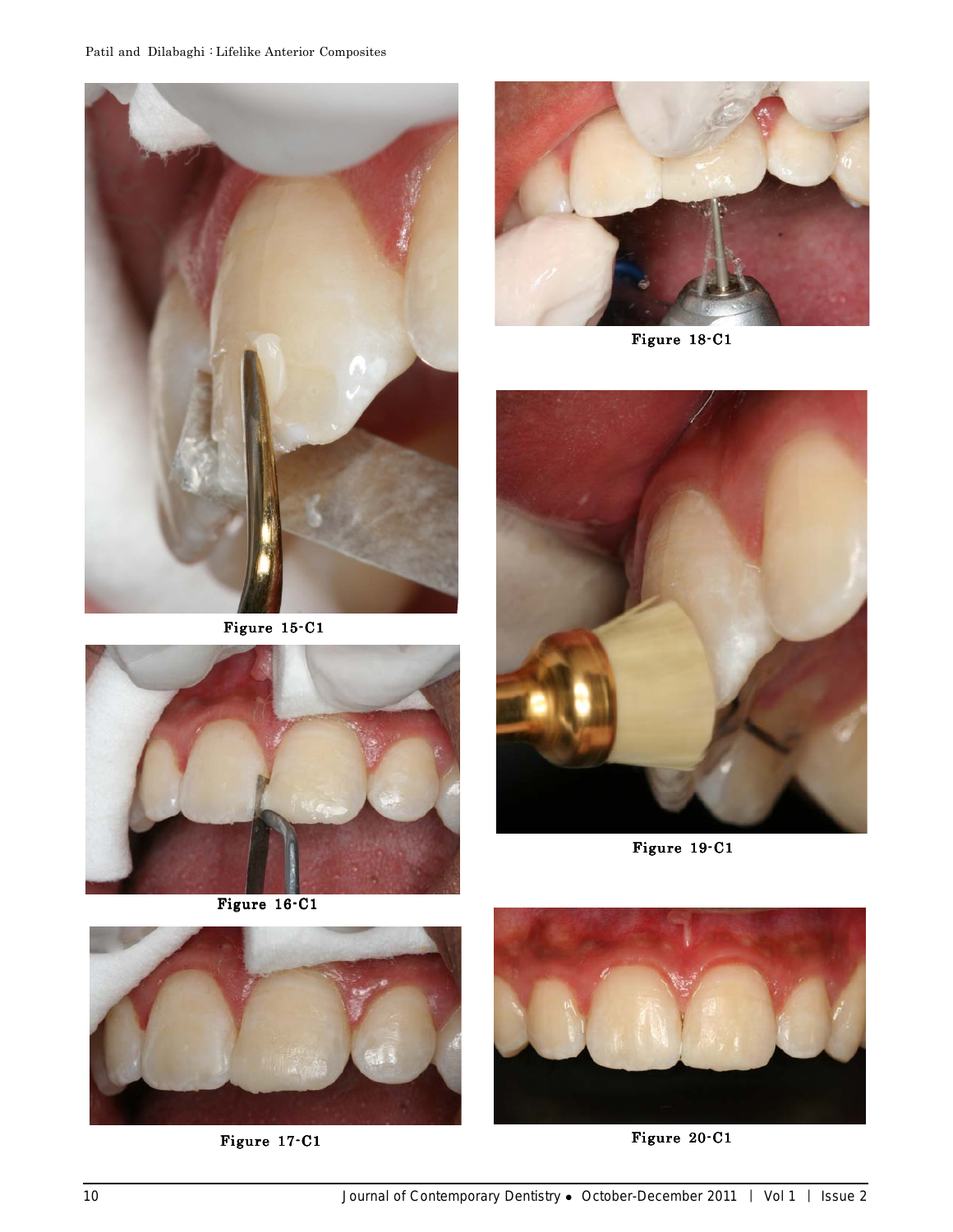



#### **Case 2**

A 20 year-old female patient wanted smile enhancement as she unhappy with the shape of her teeth and the fact that her teeth were hardly visible on smiling (Figure 1-C2).

Direct Composite veneers were planned for 4 anterior teeth using Tetric N-Ceram. Shade was determined to be A2 using the standard vita shade guide. Since the veneer preparation was in the enamel, value is of great importance.

Minimal tooth preparation was done (Figure 2-C2) as in this case more material had to be added, both to allow us enhance the shape of the teeth, alter the incisal edge placement and increase the height of the tooth. Bulk on the labial surface would enhance the lip support and make the smile more pleasing.

Self etching adhesive (Adhese) (Figure 3-C2) was scrubbed on to the tooth for 20 seconds, lightly air thinned and then light cured.



Figure 1-C2

Minimal amount of flowable composite was placed in the line angles of the preparation. The first layer, also called as the adaptive layer was a very thin layer which helped in close contact of composite to the tooth surface. The adaptive layer of Shade A1 (Figure 4-C2) was placed on the entire prepared surface. Next, Shade A3 was sculpted by a cervical contouring instrument to obtain



Figure 2-C2



Figure 3-C2



Figure 4-C2



Figure 5-C2

an accurate emergence profile (Figure 5-C2). This layer extended to the middle of the middle third on the labial surface. Body A2 shade was the next layer placed which blended with the cervical shade and extended beyond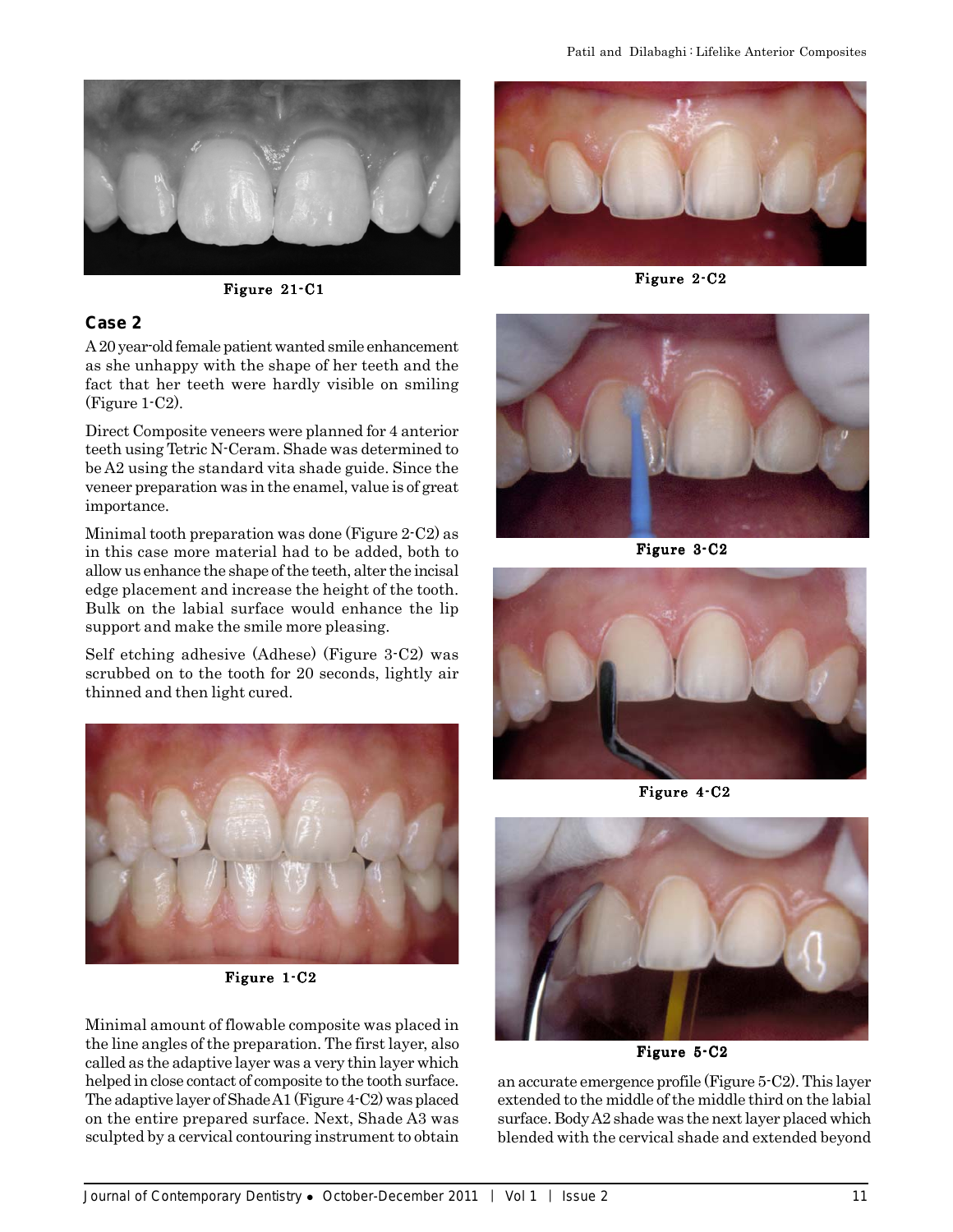#### Patil and Dilabaghi : Lifelike Anterior Composites

the incisal edge to form mamelons (Figure 6-C2). To prevent overbuilding of the dentin layer, it was imperative to monitor the thickness of the composite material, in order to allow sufficient space for the enamel layer. This translucent shade of Artemis occupied spaced between the created mamelons and extended up to the cervical area (Figure 7-C2).



Figure 6-C2



Figure 7-C2

# **Finishing and polishing**

Finishing focuses on contouring, adjusting, shaping, texturing and smoothing the restoration (Figure 18- C1, Figure 8-C2), while polishing concentrates on producing a surface luster (Figure 19-C1) and highly light-reflective surface<sup>6</sup>. For creating texture in finishing, certain areas on the facial surface of the tooth can be highly polished to give a life-like effect to the  $r$ estoration<sup>1,2</sup>. Eminence of the proximal convexity, the horizontal, vertical ridges, the lobe effect and facial flattening can be effectively projected. The black and white image of the finished restoration shows value of tooth and restoration is similar (Figure 20-C1, 21-C1) (Figure 9-C2,10-C2).



Figure 8-C2



Figure 9-C2



Figure 10-C2

# **Conclusion**

The success of the anatomic stratification lies largely in the fact that it draws inspiration from the natural layering of dentin and enamel. Continuous technological advances have provided us with materials that can successfully replicate and retain the characteristics built into them while layering them on tooth surfaces. With this concept and technique it is possible for clinicians to provide a more conservative yet functional and aesthetic care to their patients.

# **References**

1. Rufenacht C. Textbook of Fundamentals of Esthetics. Chicago: Quintessence publishing, 1990, ISBN 0-86715- 230-3.